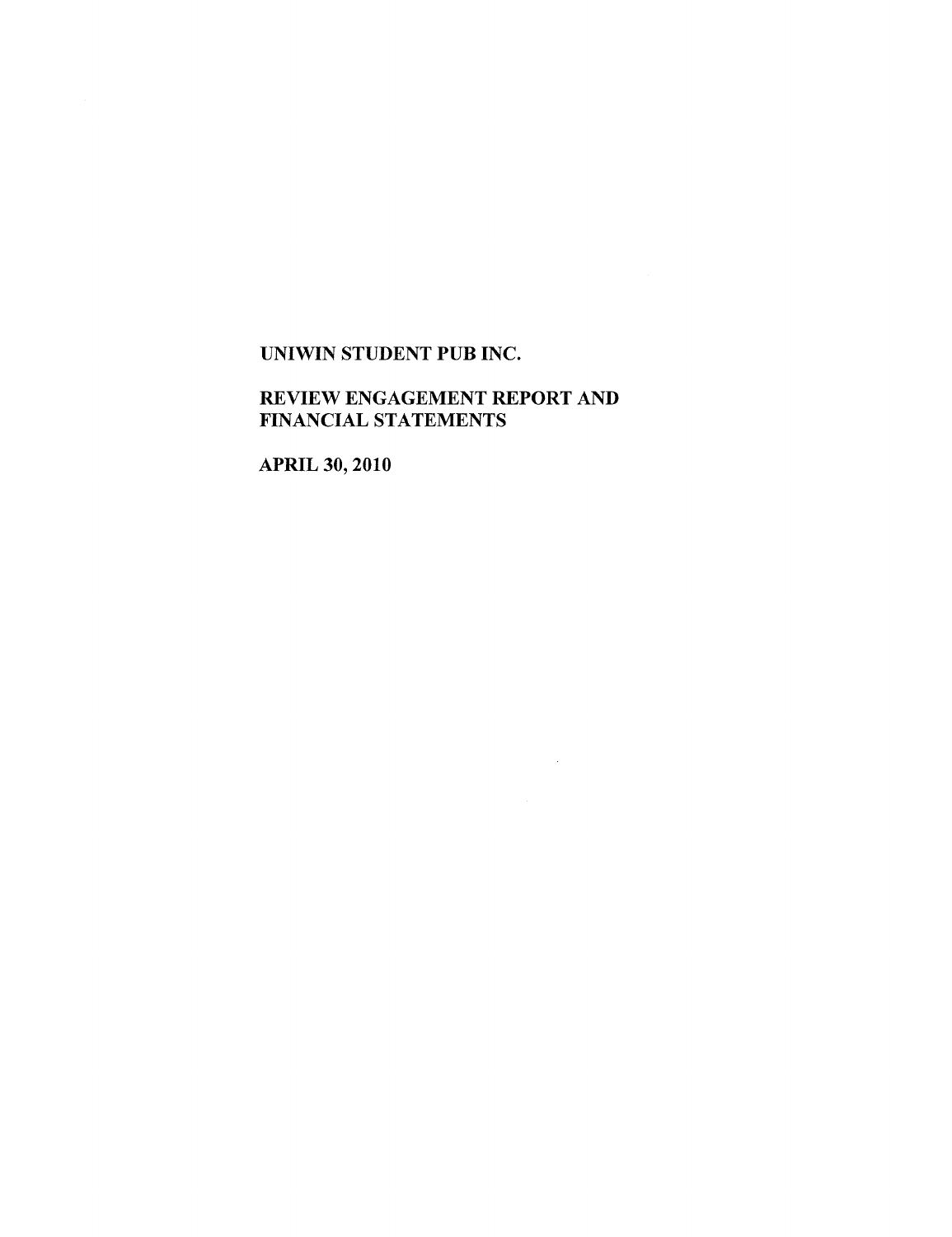## **REVIEW ENGAGEMENT REPORT**

To the President of Uniwin Student Pub Inc.

We have reviewed the balance sheet of Uniwin Student Pub Inc. as at April 30, 2010 and the statements of income, retained earnings and cash flows for the year then ended. Our review was made in accordance with Canadian generally accepted standards for review engagements and accordingly consisted primarily of enquiry, analytical procedures and discussion related to information supplied to us by the company.

A review does not constitute an audit and consequently we do not express an audit opinion on these financial statements.

Based on our review, nothing has come to our attention that causes us to believe that these financial statements are not, in all material respects, in accordance with Canadian generally accepted accounting principles.

Collins Bonnew Windsor LLP

June 18, 2010 Licensed Public Accountants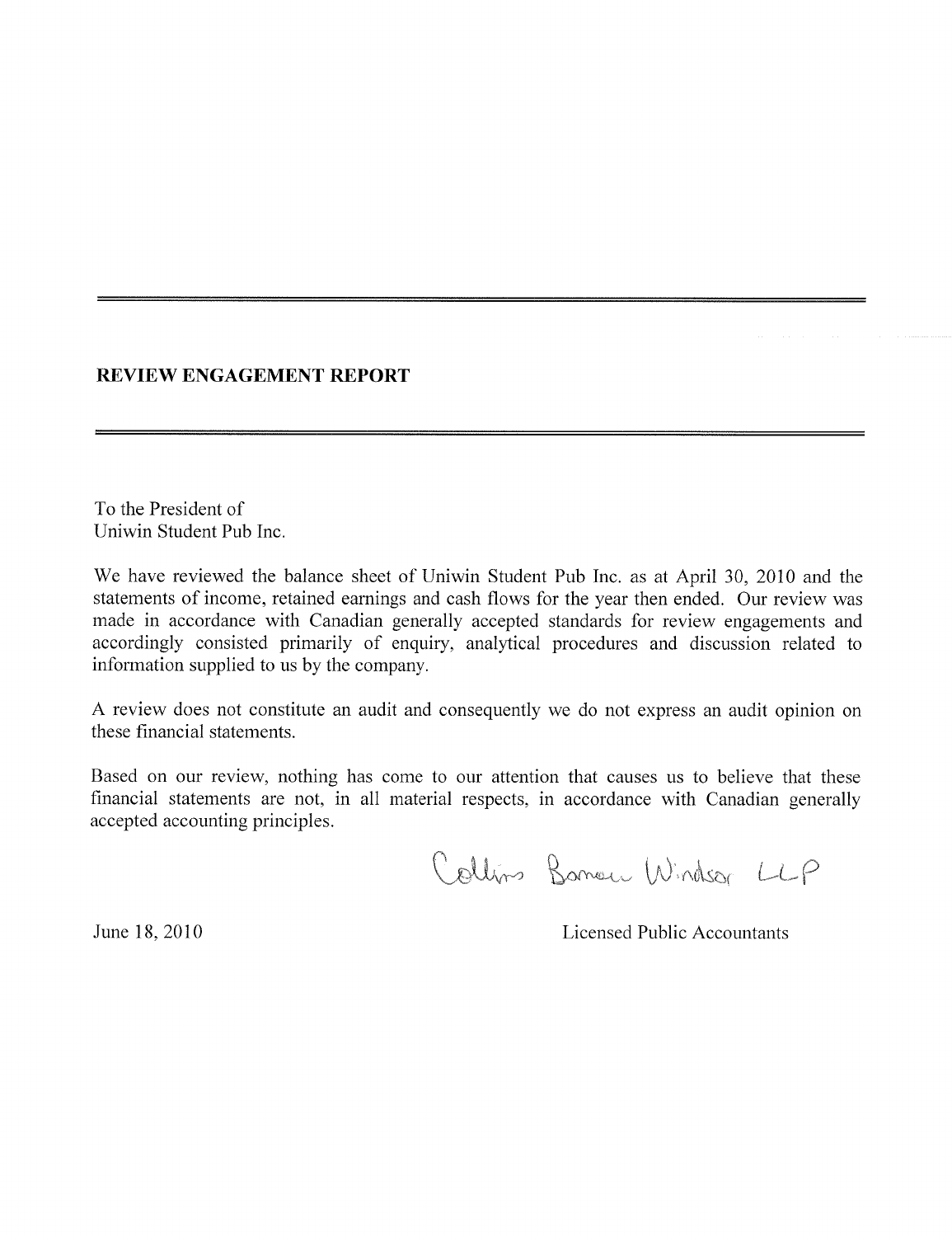# **FINANCIAL STATEMENTS** (Unaudited)

# **APRIL 30, 2010**

| Statement of income            |          |
|--------------------------------|----------|
| Statement of retained earnings | 2        |
| Balance sheet                  | 3        |
| Statement of cash flows        |          |
| Notes to financial statements  | $5 - 10$ |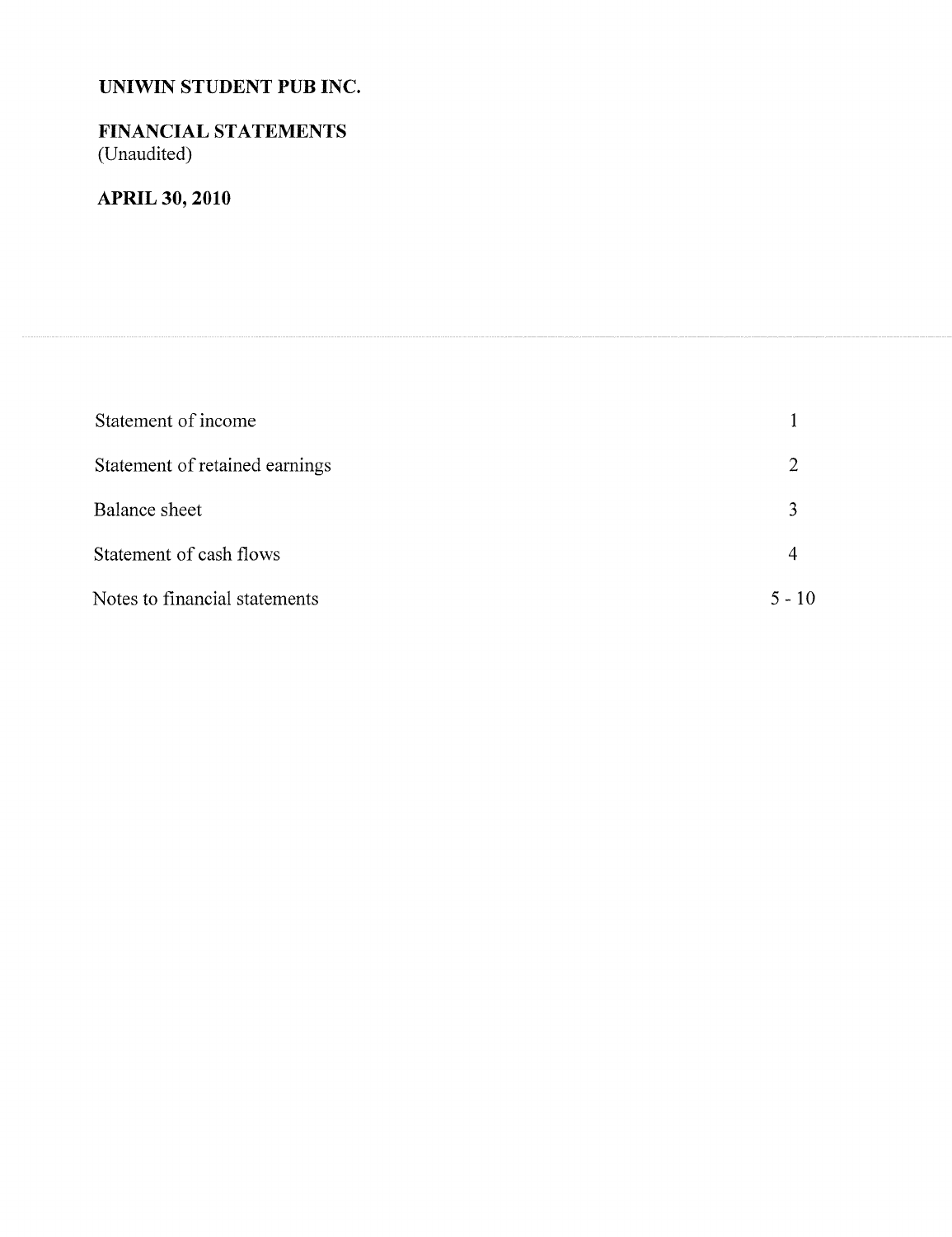# **STATEMENT OF INCOME**

(Unaudited)

# **YEAR ENDED APRIL 30, 2010**

|                           | 2010           |              | 2009                        |
|---------------------------|----------------|--------------|-----------------------------|
| <b>REVENUE</b>            |                |              |                             |
| Beer                      | \$             | $116,442$ \$ | 123,573                     |
| Food and other            |                | 443,067      | 229,668                     |
| Liquor                    |                | 106,235      | 105,186                     |
|                           |                |              |                             |
|                           |                | 665,744      | 458,427                     |
| <b>COST OF SALES</b>      |                | 354,380      | 256,725                     |
| <b>GROSS PROFIT</b>       |                | 311,364      | <u>201,702</u>              |
| <b>EXPENSES</b>           |                |              |                             |
| Advertising and promotion |                | 13,396       | 1,474                       |
| <b>Bad debts</b>          |                |              | 253                         |
| Equipment rental          |                |              | 199                         |
| Insurance                 |                | 5,000        | 2,537                       |
| Interest and bank charges |                | 6,577        | 6,215                       |
| Memberships               |                | 2,000        | 3,416                       |
| Office and sundry         |                | 6,216        | 3,738                       |
| Police services           |                | 3,584        | 7,147                       |
| Professional fees         |                | 2,000        | 2,000                       |
| Production costs          |                | 3,363        | 7,448                       |
| Repairs and maintenance   |                | 2,718        | 4,995                       |
| Salaries and benefits     |                | 281,252      | 221,313                     |
| Telephone                 |                | 440          | 417                         |
| Training and travel       |                | 40           | 702                         |
|                           |                | 326,586      | 261,854                     |
|                           |                | (15,222)     | (60, 152)                   |
| <b>OTHER INCOME</b>       |                | 11,648       | 17,727                      |
| <b>NET LOSS</b>           | $\overline{v}$ | (3,574)      | (42, 425)<br>$\mathfrak{D}$ |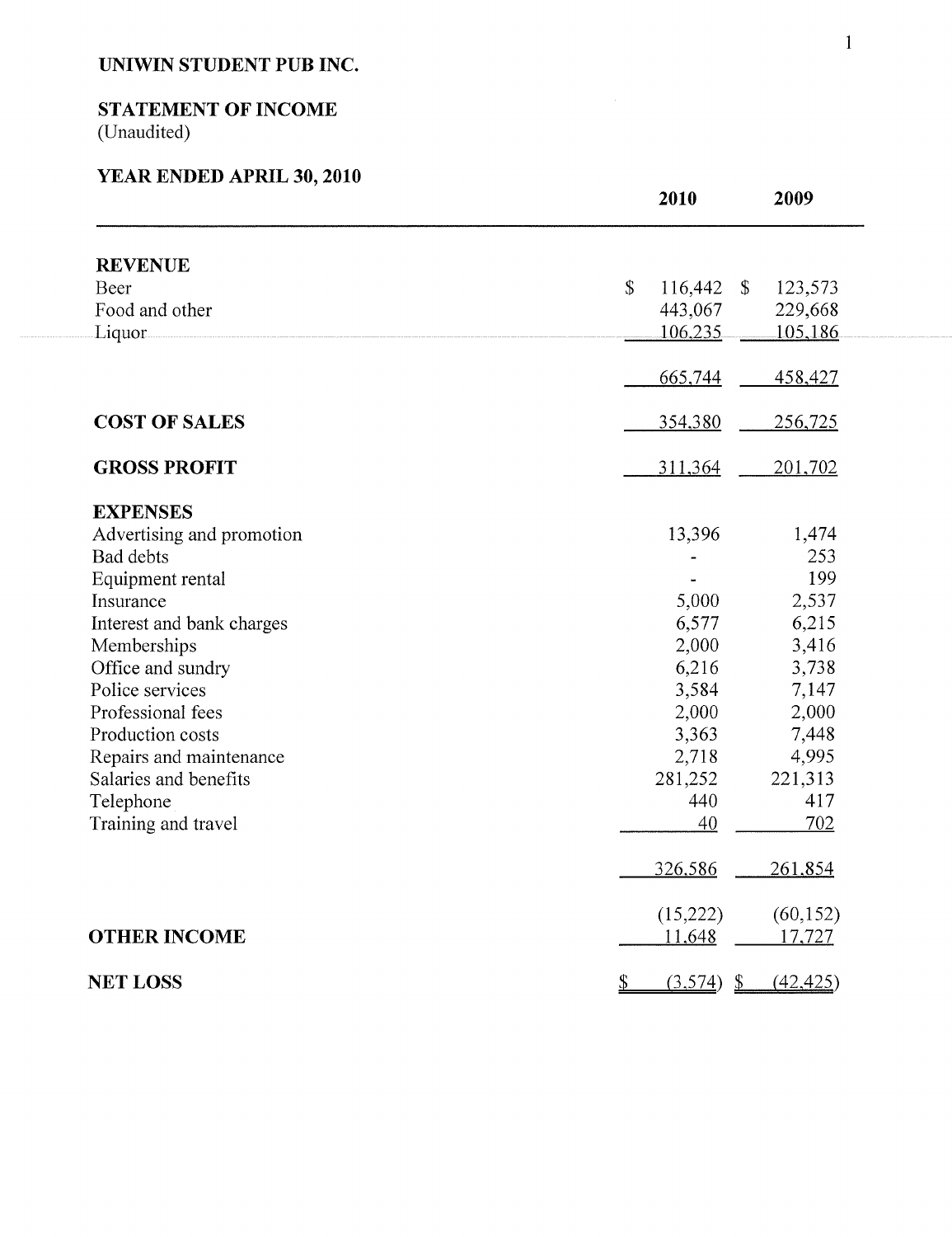# STATEMENT OF RETAINED EARNINGS (Unaudited)

# **YEAR** ENDED APRIL **30, 2010**

|                    |    | 2010                       |  |
|--------------------|----|----------------------------|--|
| DEFICIT, BEGINNING | S. | $(922,611)$ \$ $(880,186)$ |  |
| <b>NET LOSS</b>    |    | (3.574)                    |  |
| DEFICIT, ENDING    |    |                            |  |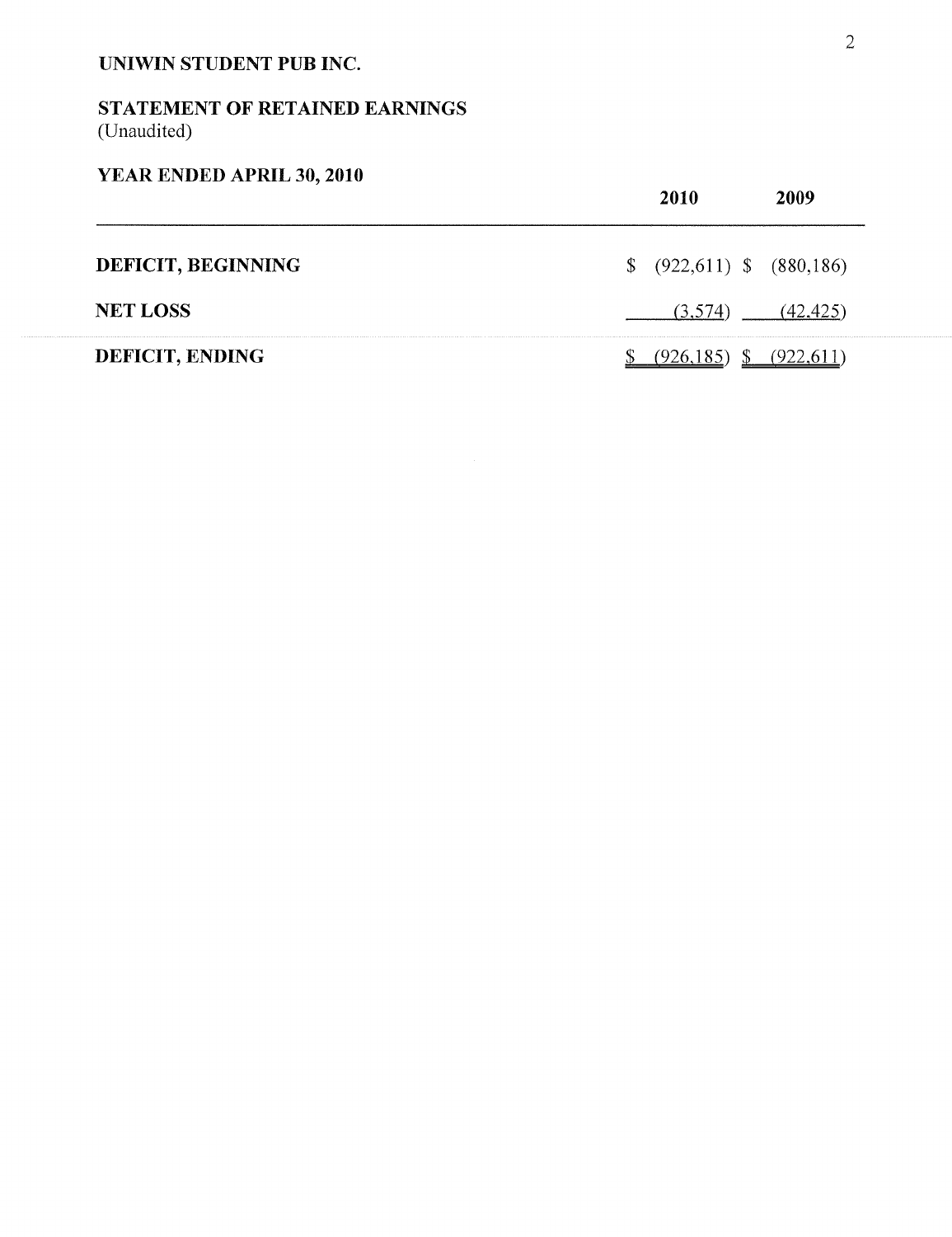# **BALANCE SHEET**

(Unaudited)

| <b>APRIL 30, 2010</b>                                        | 2010                   | 2009                  |
|--------------------------------------------------------------|------------------------|-----------------------|
| <b>ASSETS</b>                                                |                        |                       |
| <b>CURRENT ASSETS</b>                                        | $\mathbf{\hat{S}}$     | -S.                   |
| Cash<br>Accounts receivable                                  | 26,413<br>432          | 12,005<br>10,246      |
| Inventories                                                  | 16,018                 | 7,120                 |
| Prepaid expenses                                             | 4,933                  | 393                   |
|                                                              | 47,796<br>S            | <u>29,764</u><br>\$   |
| <b>LIABILITIES</b>                                           |                        |                       |
| <b>CURRENT LIABILITIES</b>                                   |                        |                       |
| Accounts payable and accrued charges                         | $\mathbb{S}$<br>34,267 | 23,093<br>$\mathbf S$ |
| Due to the University of Windsor Students' Alliance (note 9) | 872,698                | 862,266               |
|                                                              | 906,965                | 885,359               |
| <b>SHAREHOLDERS' DEFICIENCY</b>                              |                        |                       |
| <b>CAPITAL STOCK</b> (note 6)                                | 100                    | 100                   |
| <b>CONTRIBUTED SURPLUS</b>                                   | 66,916                 | 66,916                |
| <b>DEFICIT</b>                                               | (926, 185)             | (922, 611)            |
|                                                              | (859, 169)             | (855, 595)            |
|                                                              | 47,796                 | 29,764                |

# **ON BEHALF OF THE BOARD**

**Director Director**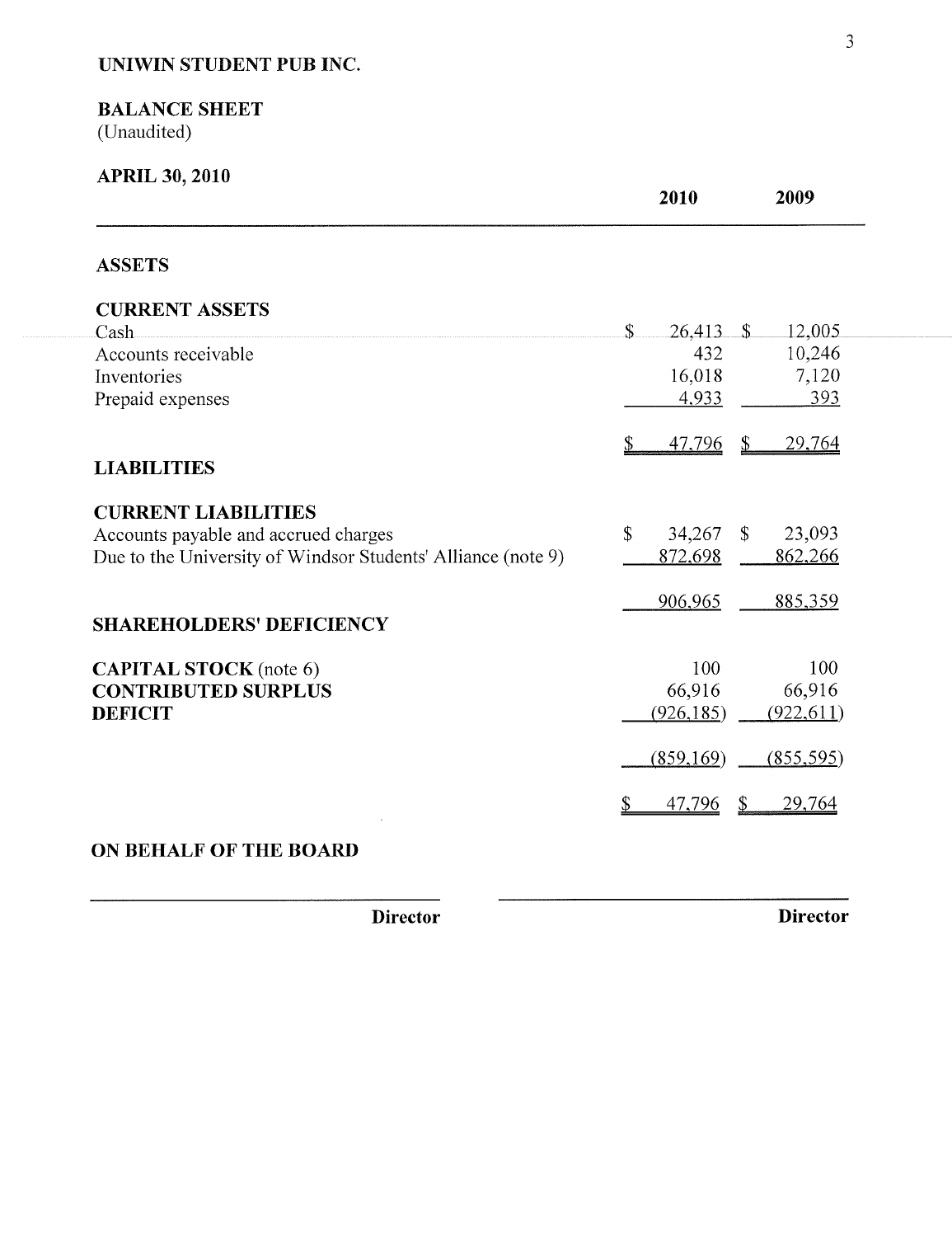# **STATEMENT OF CASH FLOWS** (Unaudited)

# **YEAR ENDED APRIL 30, 2010**

|                                                                                                      | 2010             | 2009       |
|------------------------------------------------------------------------------------------------------|------------------|------------|
| <b>CASH FLOWS FROM OPERATING ACTIVITIES</b>                                                          |                  |            |
| Cash receipts from customers                                                                         | \$<br>687,206 \$ | 470,129    |
| Cash paid to suppliers and employees                                                                 | (676, 653)       | (514, 610) |
| Interest paid                                                                                        | (6,577)          | (6,215)    |
|                                                                                                      | 3,976            | (50, 696)  |
| <b>CASH FLOWS FROM FINANCING ACTIVITIES</b><br>Advance from University of Windsor Students' Alliance | 10,432           | 55,134     |
| <b>INCREASE IN CASH POSITION</b>                                                                     | 14,408           | 4,438      |
| <b>CASH POSITION, BEGINNING</b>                                                                      | 12,005           | 7,567      |
| <b>CASH POSITION, ENDING</b>                                                                         | 26,413           | 12,005     |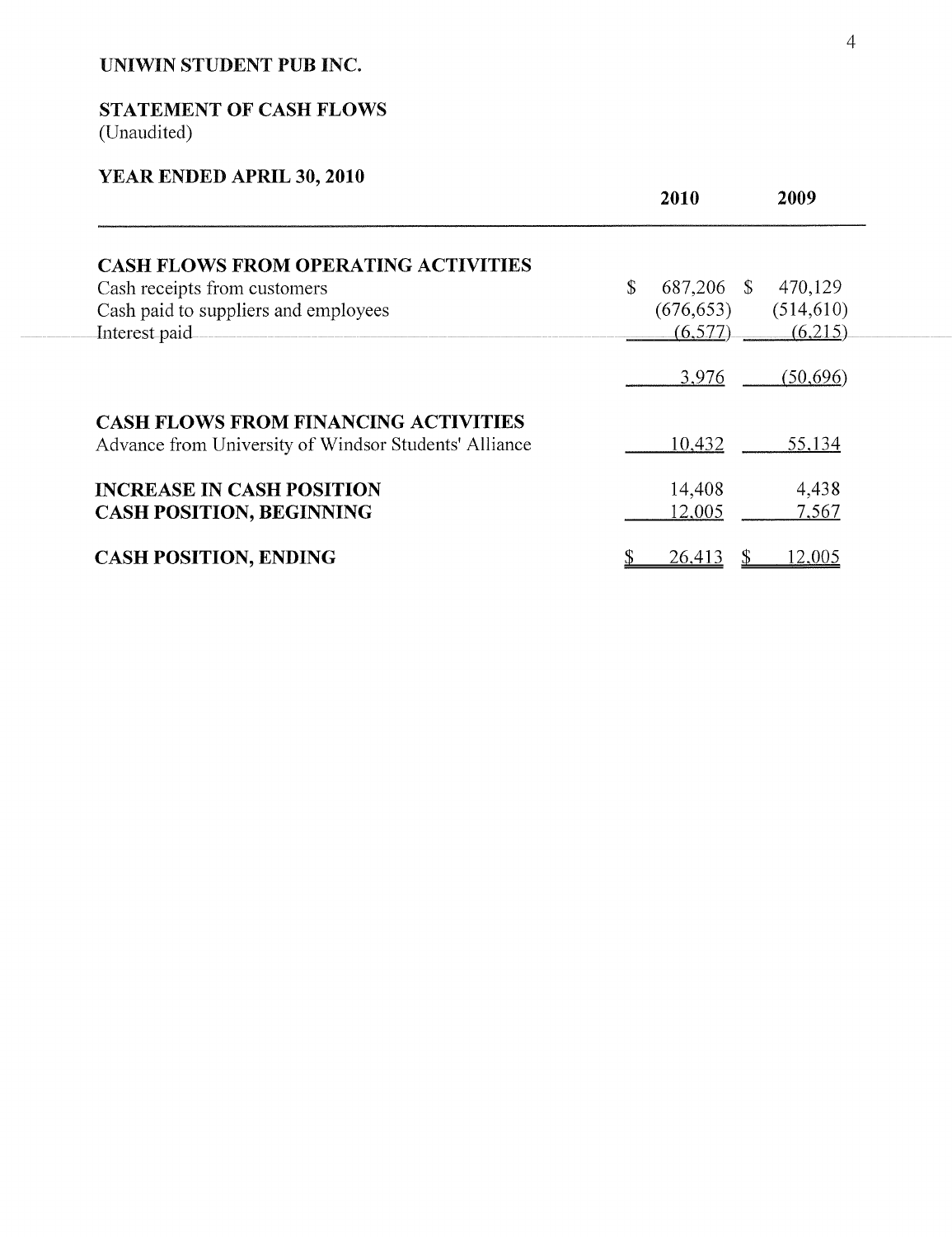NOTES TO FINANCIAL STATEMENTS (Unaudited)

#### **APRIL 30, 2010**

#### 1. NATURE OF ACTIVITIES

The company, incorporated under the laws of Ontario, operates an on-campus restaurant and bar in the basement of the CAW Student Centre at the University of Windsor.

#### **2. SIGNIFICANT ACCOUNTING POLICIES**

#### **GOING CONCERN**

These financial statements have been prepared on the basis of accounting principles applicable to a "going-concern", which assume that the company will continue in operation for the foreseeable future and will be able to realize its assets and discharge its liabilities in the normal course of its operations.

The company has accumulated a deficit which has been funded by advances from the University of Windsor Students' Alliance.

Management has assessed the company has the ability to sustain future operations and continue as a going concern for at least the ensuing twelve month period. Management is confident that it will be able to sustain its current arrangement with University of Windsor Students' Alliance to provide the necessary working capital when required, until such point when profitable operations can be achieved in order to repay advances.

There is no certainty the going concern assumption is sustainable. These financial statements do not reflect adjustments that would be necessary if the "going-concern" assumption was not appropriate because management believes that the actions already taken, or planned, will mitigate the adverse conditions and events which raise doubts about the validity of the "going-concern" assumption used in preparing these financial statements.

#### **INVENTORIES**

Inventories of raw materials are valued at the lower of cost and net realizable value. Cost is determined on the first-in, first-out basis. Reversals of previous write-downs to net realizable value are permitted when there is a subsequent increase in the value of inventories.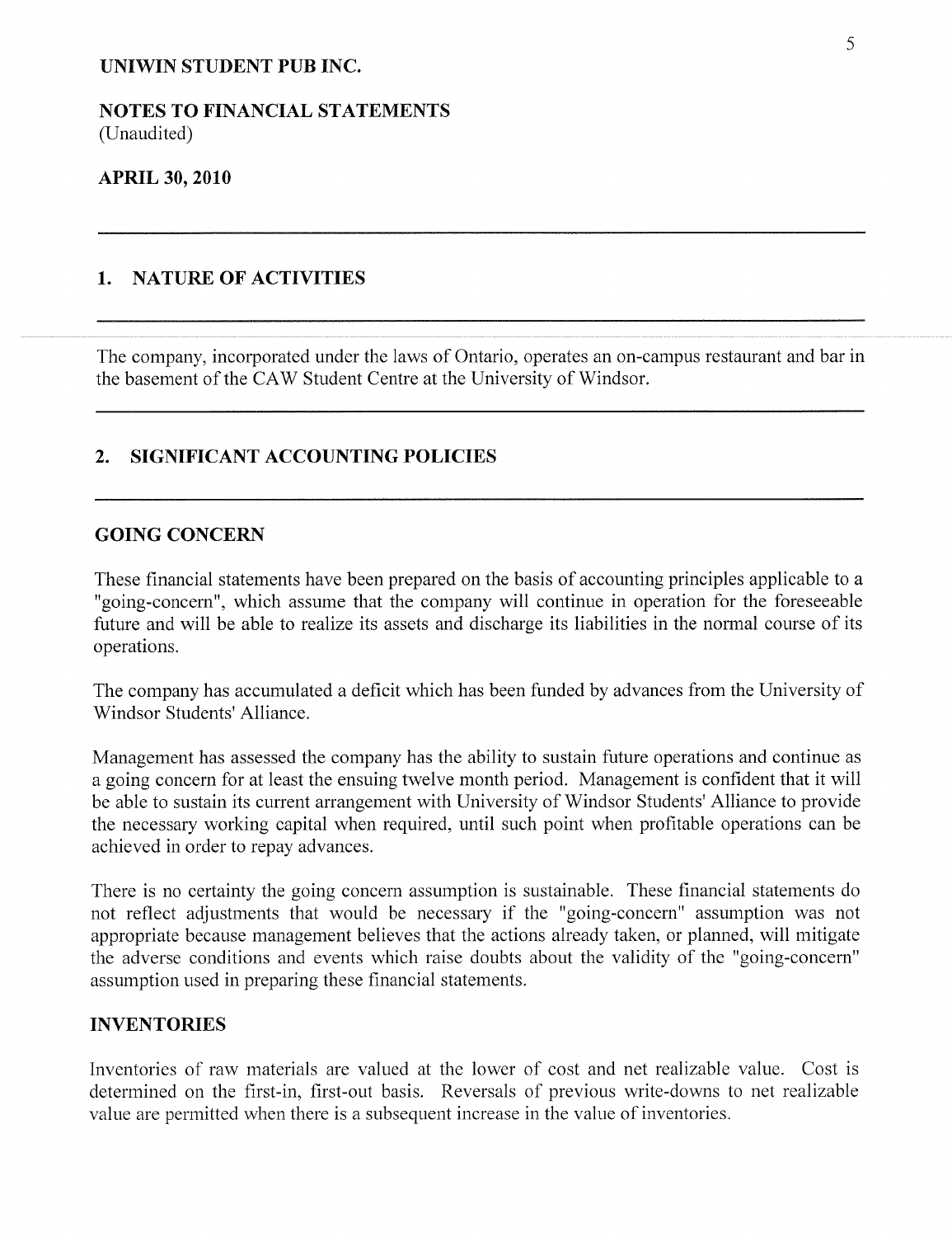NOTES TO FINANCIAL STATEMENTS (Unaudited)

#### **APRIL 30, 2010**

#### **2. SIGNIFICANT ACCOUNTING POLICIES-continued**

#### REVENUE **RECOGNITION**

The company recognizes revenue when persuasive evidence of an arrangement exists, services are performed, the price to the customer is fixed or determinable, and collection is reasonably assured.

#### **FINANCIAL INSTRUMENTS**

Financial instruments are recorded at cost, less any impairment in value.

#### **USE OF ACCOUNTING** ESTIMATES

The preparation of financial statements in conformity with Canadian generally accepted accounting principles requires management to make estimates and assumptions that effect the reported amounts of assets and liabilities and disclosures of contingent assets and liabilities at the date of the financial statements and the reported amounts of revenues and expenses during the reporting period. Actual results could differ from these estimates.

#### **3. NEW ACCOUNTING POLICIES**

#### **GOODWILL AND INTANGIBLE ASSETS**

Effective May 1, 2009, the company adopted CICA Handbook Section 3064, Goodwill and Intangible Assets. The new standard revises the requirement for recognition, measurement and presentation and disclosure of intangible assets. Adoption of this standard had no impact on the company's financial statements.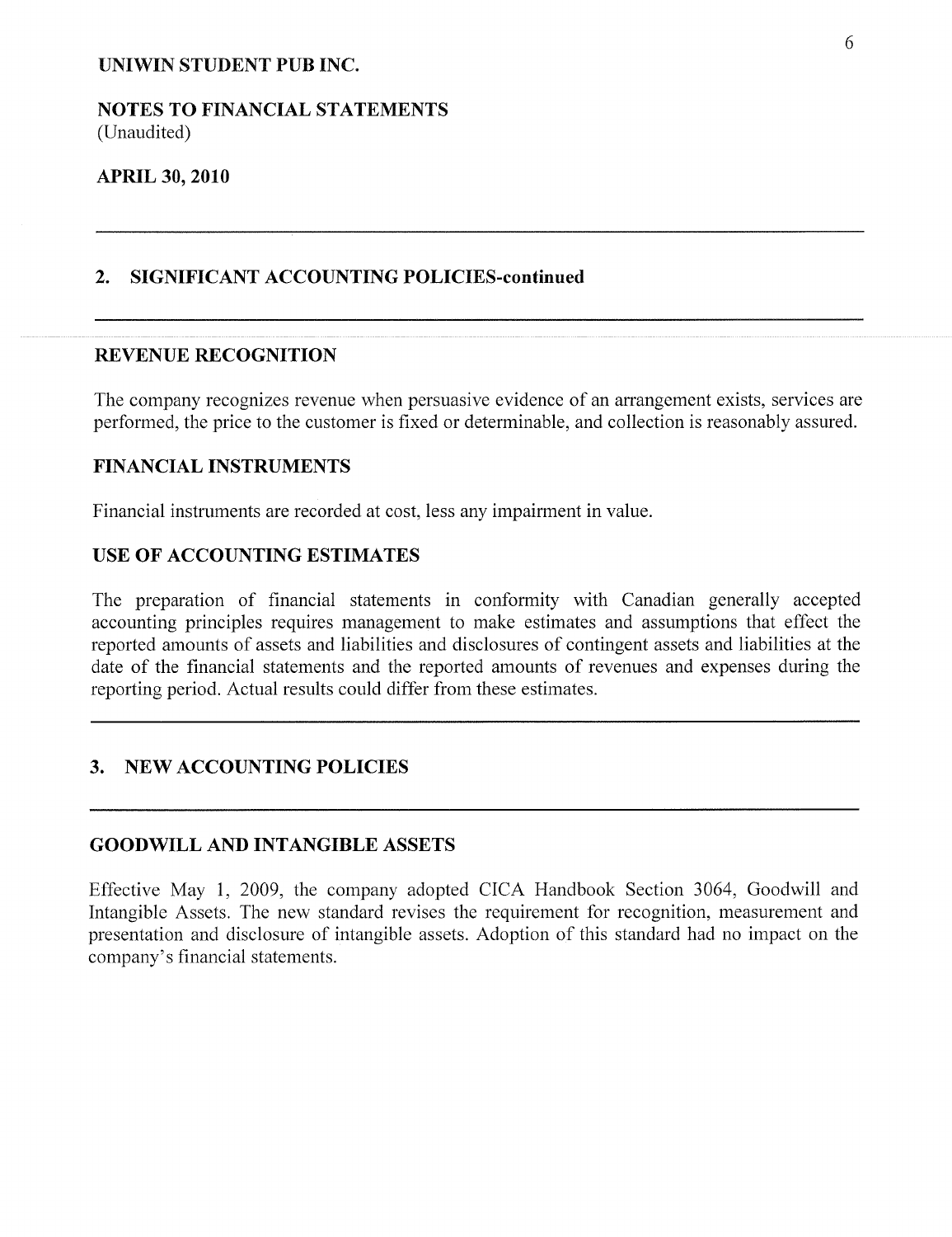NOTES TO FINANCIAL STATEMENTS (Unaudited)

#### **APRIL 30, 2010**

#### 4. FUTURE ACCOUNTING PRONOUNCEMENTS

## **Business Combinations, Non-controlling Interest and Consolidated Financial Statements**

The Canadian Institute of Chartered Accountants has recently issued CICA Handbook section 1582, Business Combinations, section 1601, Consolidated Financial Statements, and section 1602, Non-Controlling Interests. These new sections replace the currently existing standards in CICA Handbook section 1581, Business Combinations, and section 1600, Consolidated Financial Statements. These new standards are effective for fiscal periods beginning on or after January 1, 2011, however, early adoption is permitted. Once adopted, these standards will be harmonized with international financial reporting standards.

Section 1582 amends the standards for measurement, presentation and disclosure of a business combination. A number of changes are specified, including an expanded definition of a business, a requirement to measure all business acquisitions at fair value, a requirement to measure noncontrolling interests at fair value, and a requirement to recognize acquisition-related costs as expenses.

These standards will require a change in the measurement and presentation of non-controlling interest. As a result of these changes, net earnings will include 100% of the subsidiary's results and non-controlling interest will be presented as part of shareholders' equity on the balance sheet.

The company is currently assessing the impact of these new accounting standards on its financial statements.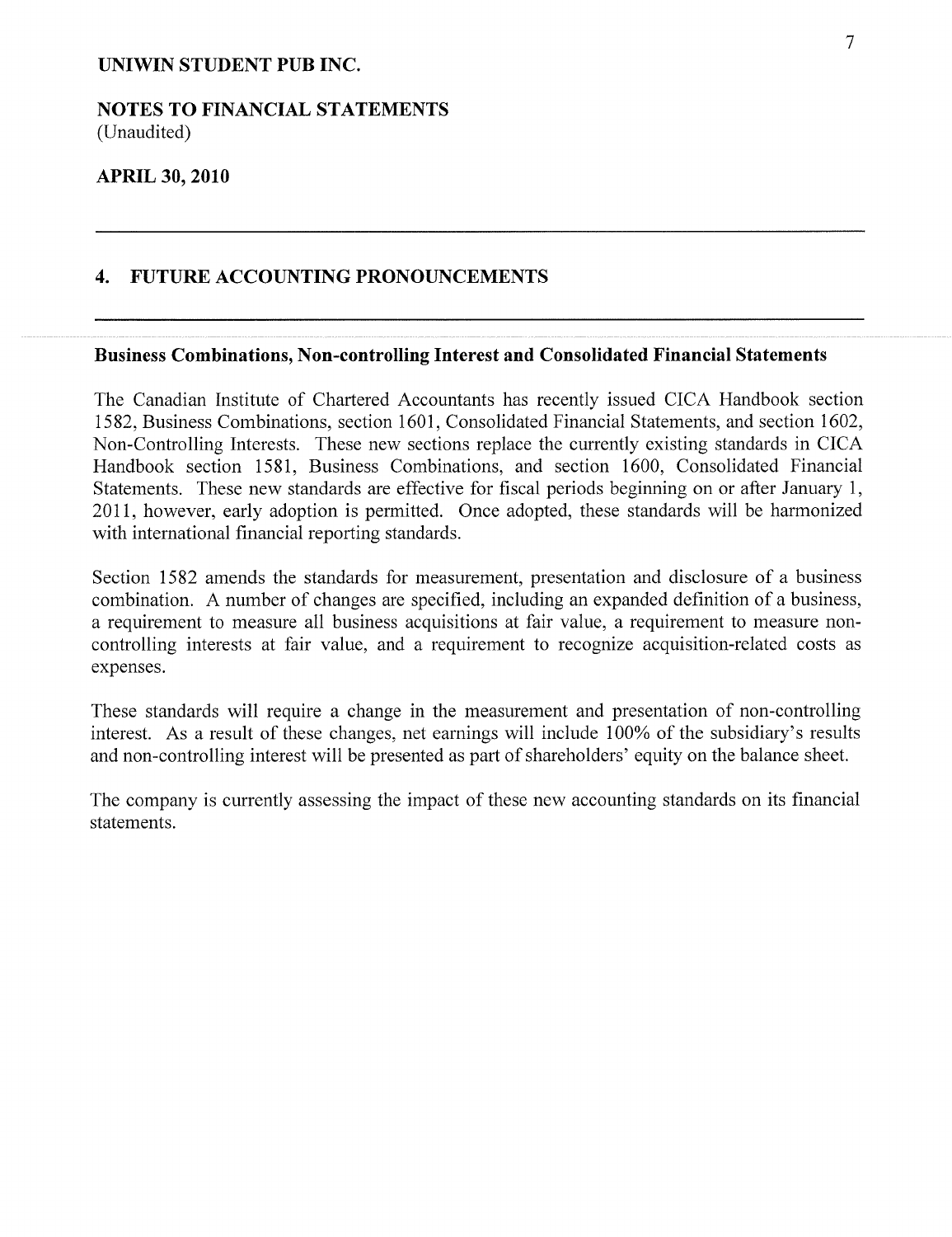#### **NOTES TO FINANCIAL** STATEMENTS (Unaudited)

#### **APRIL 30, 2010**

#### **4. FUTURE ACCOUNTING PRONOUNCEMENTS - continued**

#### **Private Entity GAAP**

The Canadian Institute of Chartered Accountants has recently issued a comprehensive set of new accounting standards for private enterprises effective for fiscal periods beginning on or after January 1, 2011. Early adoption is permitted. The company is currently determining an appropriate adoption date as well as analyzing the effects of these changes on its financial statements.

Key differences between the accounting standards for private enterprises and current Canadian GAAP include the following:

- recognition, measurement and presentation simplification in the following areas:
	- financial instruments;
	- asset retirement obligations;
	- employee future benefits;
	- ¯ goodwill and other intangible assets;
	- income taxes;
	- stock-based compensation;
	- subsidiaries;
	- investments; and
	- joint ventures;
	- reduce disclosures required in the financial statements; and
- elimination of EIC Abstracts as they currently exist in the Handbook.

# **5. OPERATING AGREEMENT**

The company is run under an operating agreement with the University of Windsor Students' Alliance and the University of Windsor which was subject to an additional five year renewal on June 30, 2004. As of June 18, 2010 the expired operating agreement had not been renewed.

Effective August 31, 1999 The University of Windsor assigned its shares in the Uniwin Student Pub Inc. to the University of Windsor Students' Alliance in exchange for forgiveness of all monies owed by or to the Uniwin Student Pub Inc., under specified terms. Accordingly, the balance due to the University of Windsor has been converted to contributed surplus.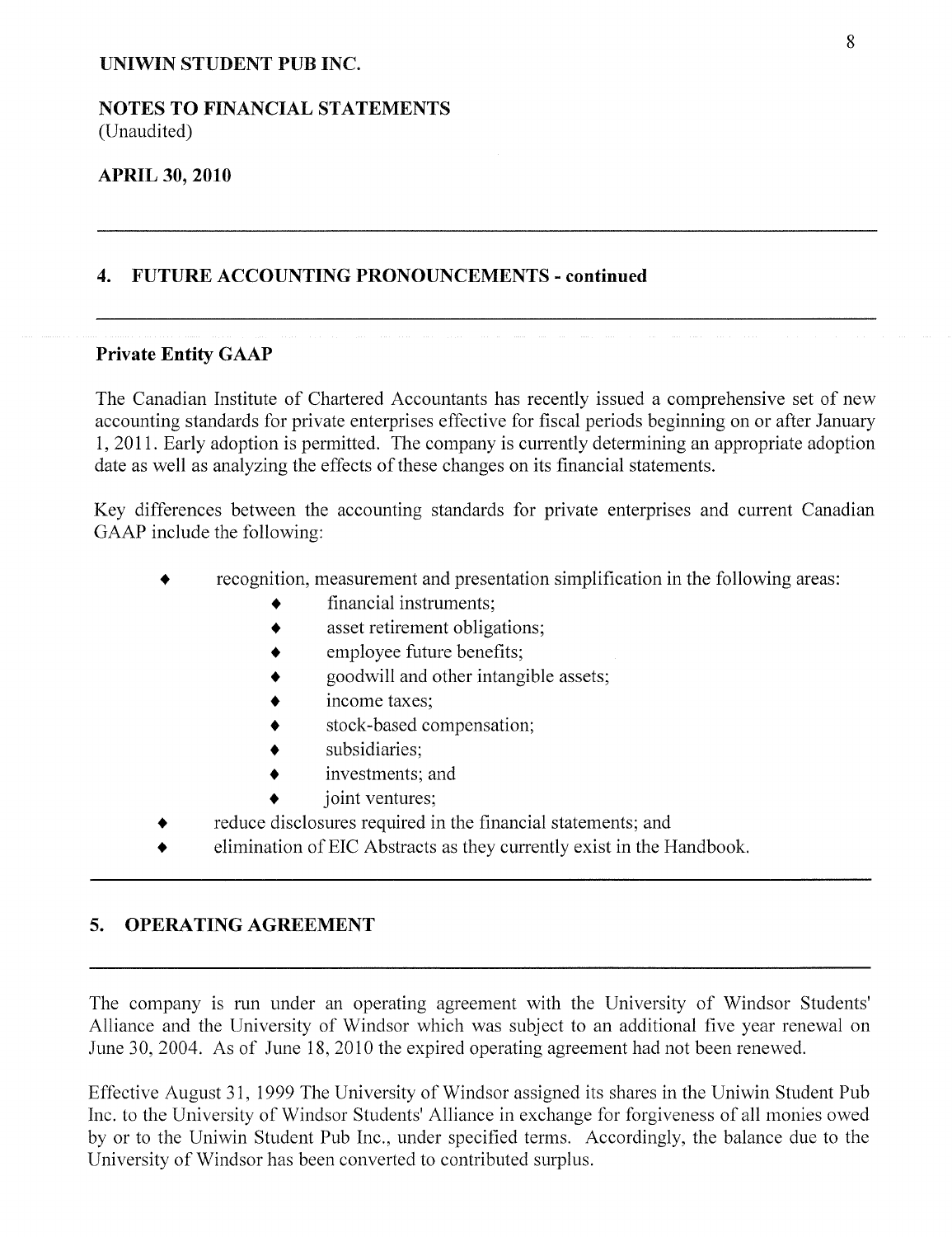#### **NOTES TO FINANCIAL STATEMENTS** (Unaudited)

#### **APRIL 30, 2010**

|                      | <b>CAPITAL STOCK</b>                                                                                                                                                                                                                                                                                        | 2010 |  | 2009 |  |
|----------------------|-------------------------------------------------------------------------------------------------------------------------------------------------------------------------------------------------------------------------------------------------------------------------------------------------------------|------|--|------|--|
|                      | <b>AUTHORIZED</b><br>Unlimited Class A, voting, common shares<br>Unlimited Class B, non-voting, redeemable and retractable at the paid<br>up capital plus declared and unpaid dividends, non-<br>cumulative dividends at an annual rate of 10%<br>Unlimited Class C shares, non-voting, fully participating |      |  |      |  |
| <b>ISSUED</b><br>100 | Class A common shares                                                                                                                                                                                                                                                                                       |      |  |      |  |

## **7. COMPARATIVE FIGURES**

The presentation of certain accounts of the previous year has been changed to conform with the presentation adopted for the current year.

## **8. TAX BENEFITS AVAILABLE**

The financial statements do not reflect potential tax reductions available through the application of losses carried forward against future years' earnings otherwise subject to income tax. These losses expire as follows:

| 2014 | \$<br>105,067 |
|------|---------------|
| 2015 | 3,406         |
| 2027 | 58,412        |
| 2028 | 81,233        |
| 2029 | 42,426        |
| 2030 | 3,574         |
|      |               |
|      | 294,118       |